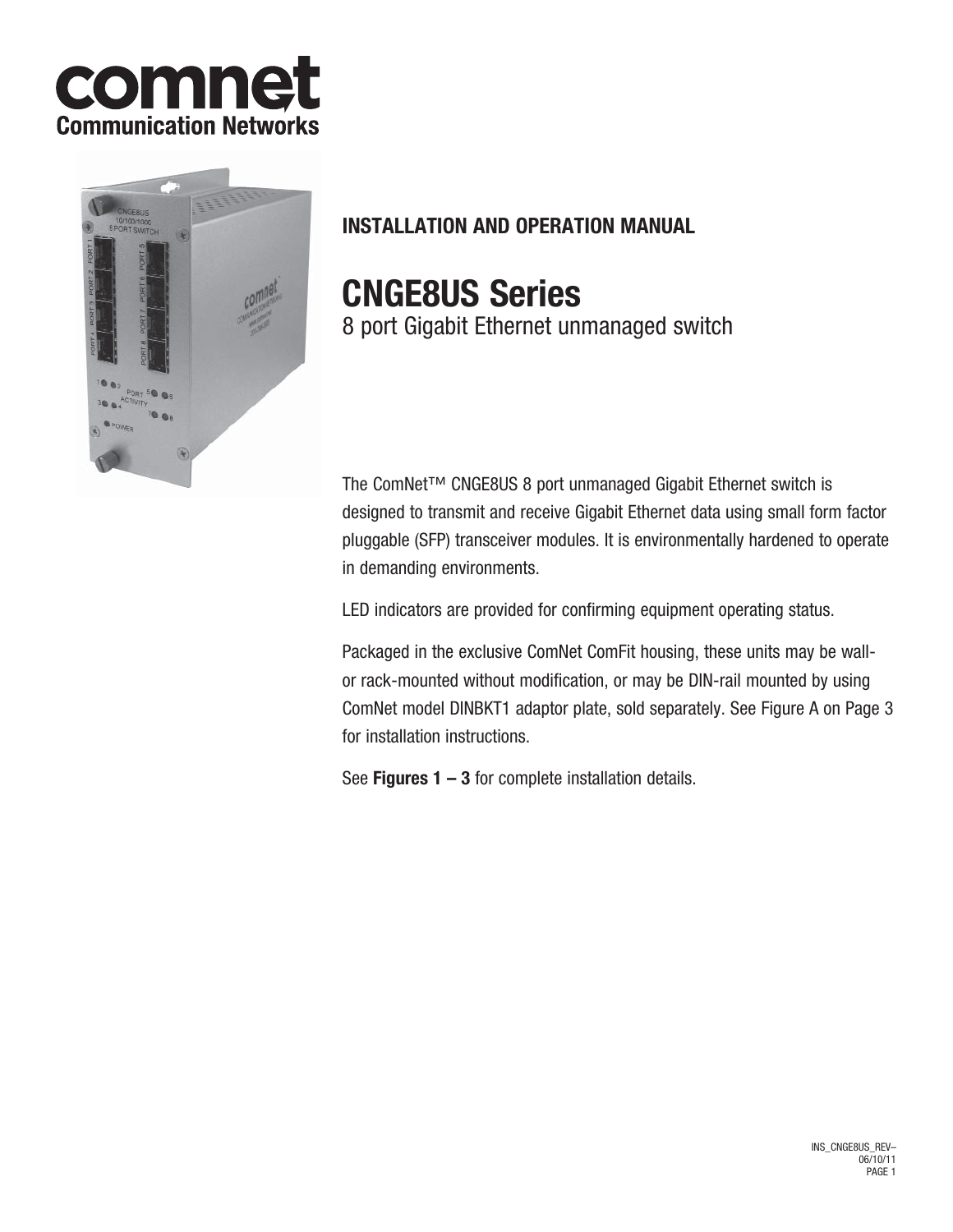## **FIGURE 1 – CNGE8US**



## **FIGURE 2 – CNGE8US**

FRONT PANEL REAR PANEL







## **FIGURE 3 – LED INDICATORS**

|                 | <b>PORT ACTIVITY</b><br>$(1 - 8)$ | <b>POWER</b>      |
|-----------------|-----------------------------------|-------------------|
| <b>SOLID</b>    | No Activity                       | Unit powered up   |
| <b>BLINKING</b> | Activity                          |                   |
| 0FF             | No Link                           | Unit Powered Down |